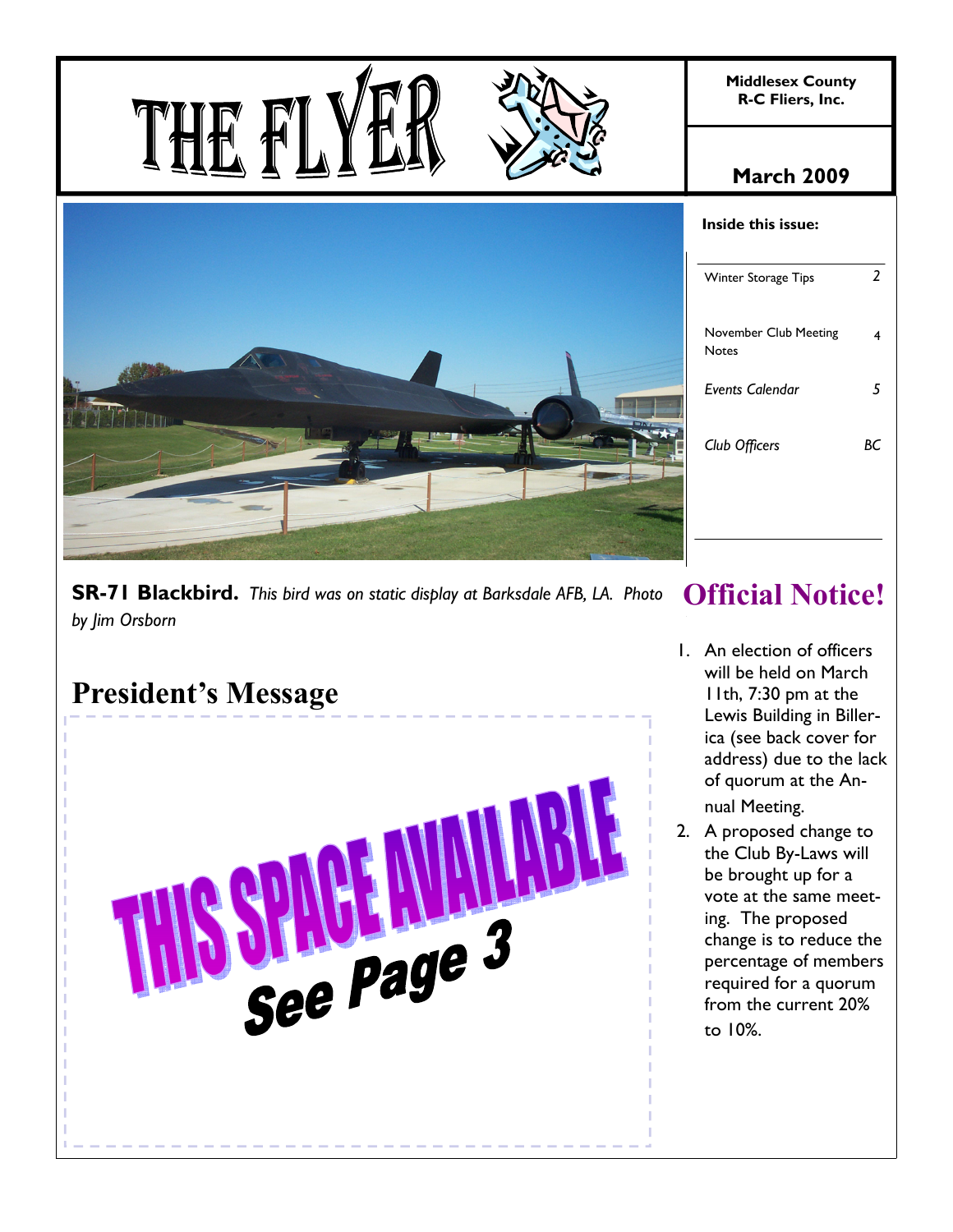

# **Winter News Update** *by Jim Orsborn*

**Holiday Party** 

You did make it to the Holiday party, didn't you? Well this year's party was held at the Great Wall in Bedford. Everyone thought that the food was excellent. There were no leftovers, because we ate from the full buffet. Everyone had plenty to eat including desert items.

After dinner, we had a few words about activities over the year, and then started drawing raffle winners. As most of you know, we offer door prizes for both members and spouses at our banquet. Our outgoing President, Jeff Ward, won the big raffle which was a new ARF package. Other prizes included a field charger (your truly), a winter transmitter cover, and gift certificates. There were pretty good odds, so

everyone had a good shot at going home with something. Following the tradition of the past several years, there were also a few gift certificates for the guests in attendance.

**Annual Auction** 

This year's Auction was held at the Marshall Middle School. This was our second year at this venue, so things went pretty smooth. There was some initial concern because the building was not open, but once inside everyone started working together and we were ready to start on time.

The weather was a bit better this year (no snow), but the recent financial changes have put a bit of a damper on the whole hobby industry. Despite the challenges, rumor is we met with basically the same financial success as last year. Jeff will be providing more details at our next meeting, but apparently we had the same attendance, roughly the same number of sale items and made approximately the same profit (our share should be around \$500.00). Great job by all. This is a major fundraiser for both clubs, so the help and support from members is important.

# **Winter Flying**

Good days at the field have been pretty scarce this winter; with snow, wind and overcast days — How DID that groundhog see his shadow? Anyway, a few dedicated souls have hit the field a few times over the winter. Oops, sorry Dave and Rich, I didn't mean to mention that you had crashed again. What I was trying to say is I

had talked with a few guys who had been to the field for some good conversations, even if we didn't get to fly. Seriously, there have been snow skis at the field, and occasionally they were on planes. Dave, thanks for trying your snow blower on the runway too. I think they use one with a really wide opening, so the field doesn't seem like a carrier deck. Maybe we could include that in our next fun fly competition — land on Dave's runway.

# **WRAM Show**

Who went to the show this year? I heard there were a few late cancellations — Girl Scouts? Well Ray and I made the trip. The show was smaller than years past, but as always there were a few good bargains for those who knew where to look. Electrics, batteries, ...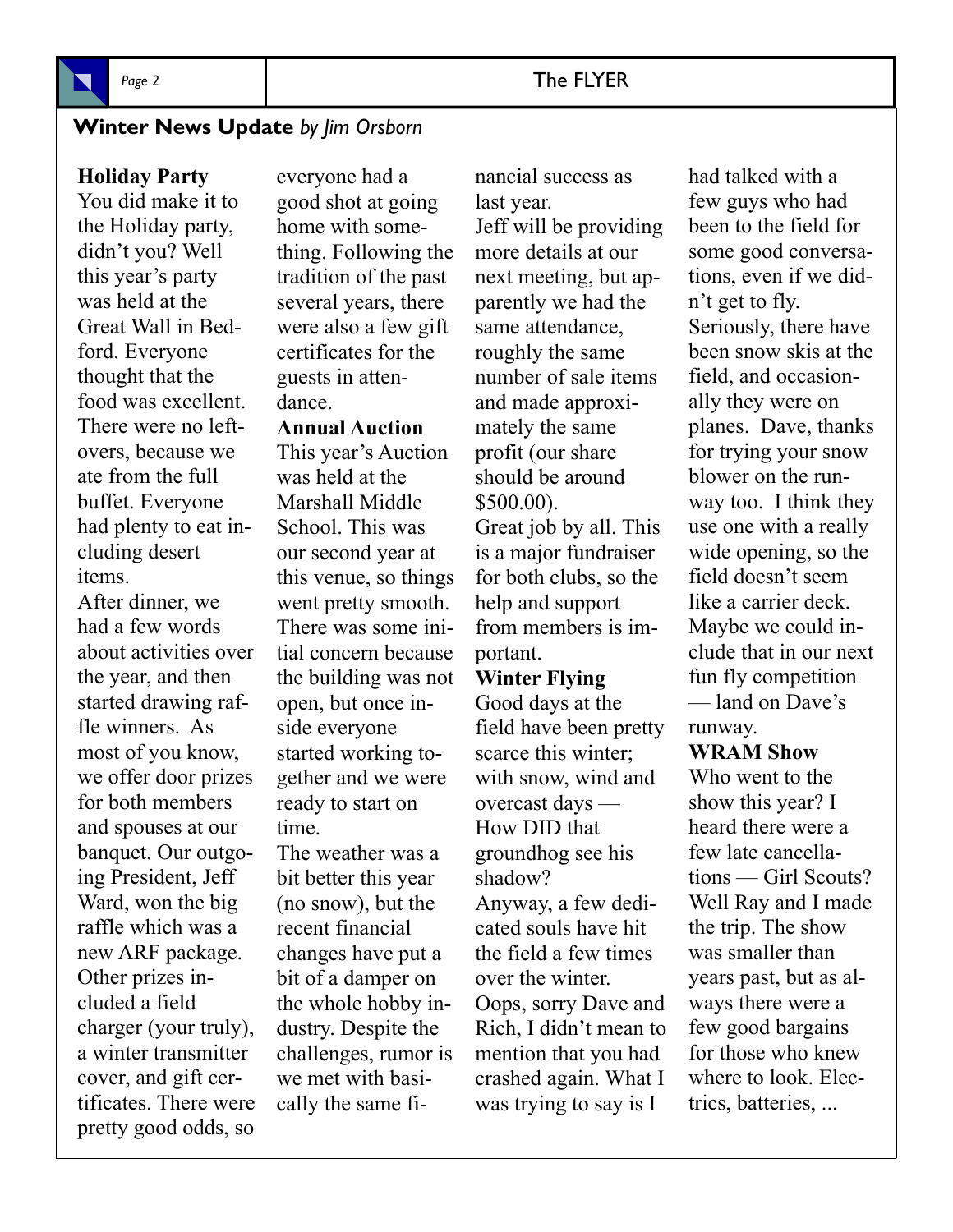# March 2009 *Page 3*

## **Jan / Feb Meetings**

Well I thought I could fill the column without bringing up this topic. But the fact is, *We Really Need to Talk*. Basically there was no club meeting in February, because the January meeting failed to attract a quorum and we couldn't hold an election. There were no candidates for president and vice-president, and

Jeff and Jerry have announced that they will step down, so we don't have a president or VP.

# **We Need Your Help**

Yes, the club has a desperate need for a couple of volunteers. The Nominating

Committee was not able to fill a slate of officers for the coming year, and there were too few members in attendance at the January meeting to elect a new slate. The previous Board has agreed to help work towards forming a new Board, but your assistance is needed to make it happen.

# **President:**

The Club needs someone who is willing to serve as President for 2009. After

looking at the Club's bylaws (see inset) we discovered that the only "required" function of the President is to preside at the club's meetings. With the exception of the *required Annual Meeting*, the number of meetings is up to the President and the Board of Directors. Pretty simple duties actually, so why the shortage of volunteers? Again, there is no requirement for the President to

# **Board of Directors:**  Your other officers and

Board members have already said that they will stay, so all we need is two candidates.

## **Volunteers:**

Now this is where we really need help, because no matter who we get for Officers, they can't make the club function without volunteers of all kinds. Yes, this is where we need cooks, speakers, authors, instructors, men-

## **How to Become Involved.**

So you want to know how you can volunteer? That's easy: Contact Jeff Ward, or any member of the 2008 Board. Everyone's contact information is on the back cover.

Seriously, call any of us if you would like to volunteer in any capacity.

# **March Meeting**

The March meeting will

- **The President of the Club, or in his absence the Vice-President, shall preside at all meetings of the members and of the Board of Directors and shall perform the duties usually devolving upon a presiding officer. The President shall see that all resolutions of the Board of Directors are carried into effect. At all meetings presided over by the President (or acting President,) the President (or acting President) shall cast no vote, except as required to resolve a tied vote.** 
	- **The Vice-President, in the absence or disability of the President, may perform the duties and exercise the powers of the President and shall be responsible for the care and accounting of all Club property. The Vice-President shall provide a written account of all Club property at the annual meeting.**

run club events, give speeches, or even cook meals! All of these roles can be delegated to others. The President is really a facilitator someone who helps make it possible for others to function. **Vice President:** 

The Club also needs a Vice President. The duties here (fill in for the President as needed) are even less demanding.

tors, tent pole holders, clean-up workers, painters, auctioneers, runners, walkers, spotters and judges. We've always had a few volunteers who have come forward to fill these jobs. In the coming year, we need you even more. But we also need two *special volunteers* to fill the job of President and Vice President for 2009.

be an especially important event as we move forward. We need everyone to attend, so that we will have a quorum and be able to conduct business. Plans are to have FOOD, RAFFLE PRIZES,

SHOW N' TELL just to help attract as many club members as possible. We would welcome additional volunteers at the meeting, but we will also need your attendance so that we can have a full quorum to vote in a new slate of Officers and Directors for 2009.